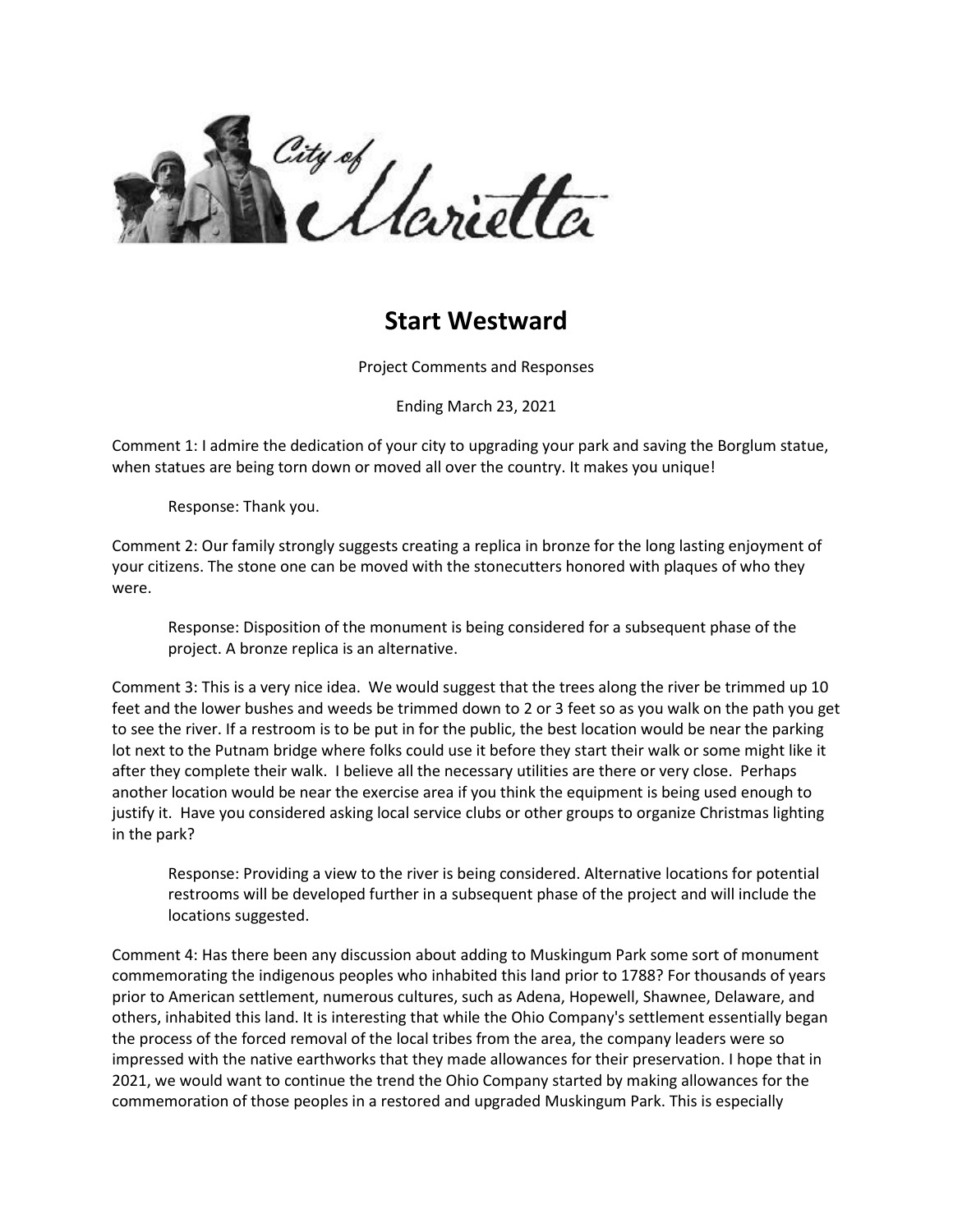important today, I think, because descendants of some of those cultures are still alive and well and can be invited into this conversation and in the planning of a suitable monument.

Response: We are currently coordinating with several tribal councils to have them included in the park development including possible monuments, exhibits and signage.

Comment 5: As a member of the Marietta Tree Commission I was very encouraged by the statements made by the presenter about the consideration being given to trees in East Muskingum Park. I urge those involved in the project to involve the Tree Commission and make use of their expertise in any issues involving trees in the design of the Start Westward Project. I am very excited about this project. Thanks to all who have worked so hard to make it a reality.

Response: We have an arborist on the design team that has worked with the City's Tree Commission to evaluate the existing trees and will be developing details in the plans to protect the trees during construction.

Comment 6: The commentor she knows Alan Cottrill w/ Alan Cottrill Sculpture Studio, 110 S 6<sup>th</sup> Street, Zanesville, Ohio 43701 .. he says he can put bronze over sandstone for preservation if the City would want to go that way .. she wanted us to have his information.

Response: The City and design team are talking with Alan Cottrill for the development of alternative for the monument.

Comment 7: I'm excited the City is taking the steps to preserve the monument and enhance the park. I would like the City to consider the trees and greenspace when undertaking this project.

Response: We have an arborist on the design team that has worked with the City's Tree Commission to evaluate the existing trees and will be developing details in the plans to protect the trees during construction. Landscape Architects on the team are developing an overall plan for the park including greenspace.

Comment 8: Have the following suggestions for project:

## PROJECT AREA 1:

- \* New Sidewalk … Putnam to Wooster.
	- Tan color to blend with pylon color.and unifying pylons with walkways.
- \* Lighting … The single globe post light shown in the presentation: The Downtown lamp is best to maintain continuity.
- \* Gazebo … Tan color 10-foot walkways, Front St. to Bike Path on both sides of Gazebo. Gray color ADA Ramps, wrapping around to back side of Gazebo.
- \* Way Finding Signage … As shown in presentation, is a good design look for Marietta.

## FUTURE PHASES:

- \* After Pylon Restoration …Add up-lighting, flush with grade, on all four sides of each pylon. A great first impression look from a distance, especially with bronze eagles!
- \* Rest Room Facility … Presentation rendering a good concept, but is there a risk of lingering odors as the path leads you through?
	- Recommend flood resistant walls, grade to roof eve, and rust proof doors and frames.